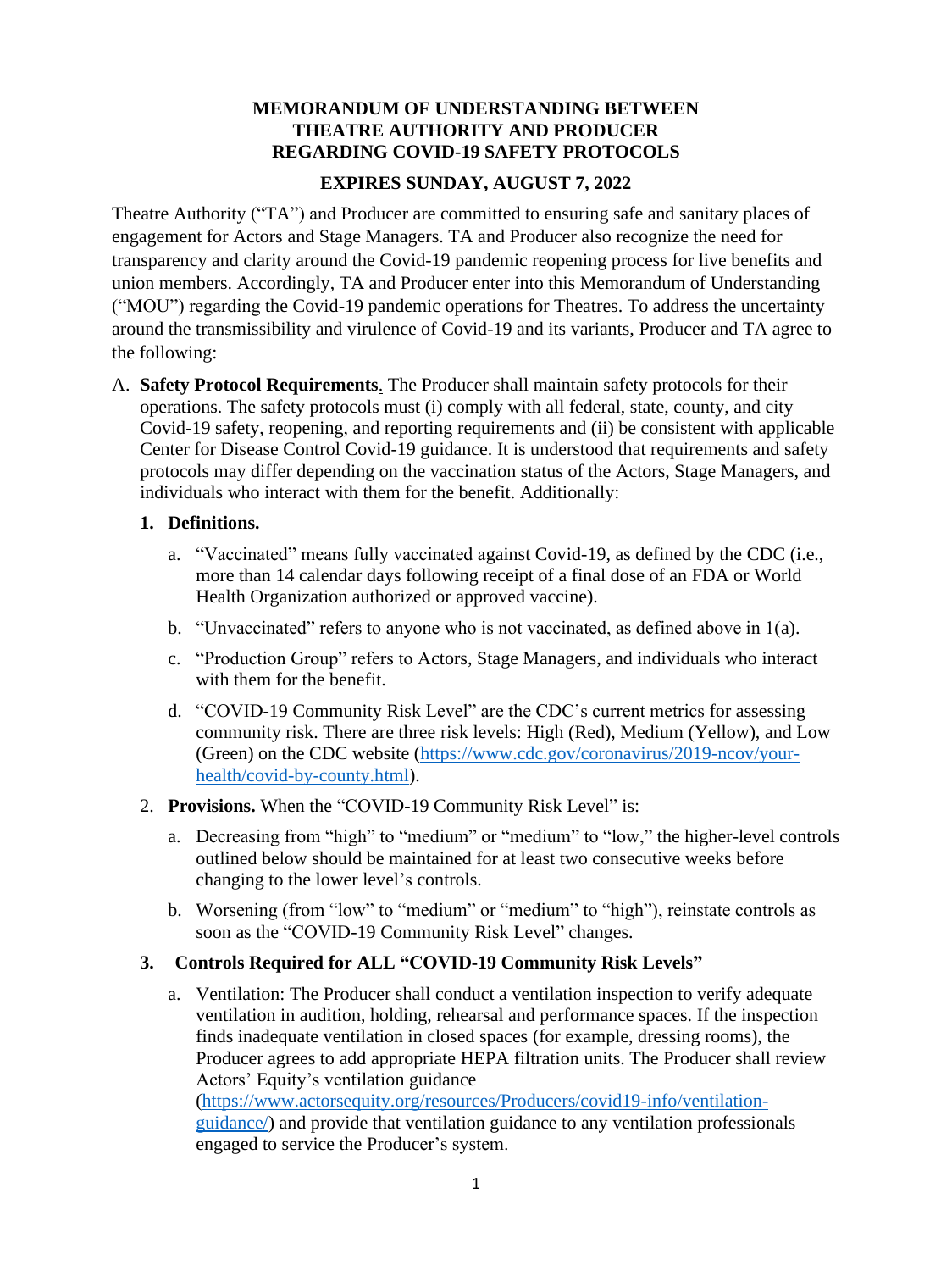- b. **Vaccination:** The safety protocols shall state whether the Producer is mandating vaccinations for the Production Group.
	- i. If the Producer mandates vaccinations as a condition of participation, the Producer must comply with all applicable federal, state, and local laws regarding mandatory vaccinations, including any legally required exceptions, limitations, payments, leave, and recordkeeping. It is the Producer's responsibility to ensure it is complying with those federal, state, and local laws.
	- ii. If the Producer is not mandating vaccinations, then the following will take place:
		- 1. When there is only one unvaccinated individual in a Production Group, the testing cadence in section 4 below for the unvaccinated individual will be adhered to.
		- 2. When there is more than one unvaccinated individual in a Production Group, the Producer's safety protocols must include:
			- a. Daily testing for unvaccinated individuals will be required; AND
			- b. The Producer must notify TA of the number of unvaccinated individuals; AND
			- c. Additional safety mitigation measures to protect the unvaccinated Actor(s) and/or Stage Manager(s), including masking requirements for rehearsals and ventilation enhancements.
- c. **COVID-19 Safety Manager(s):** The Producer shall have at least one COVID-19 Safety Manager who has received COVID-19 safety compliance training and is responsible for implementing the safety protocols.
	- i. For auditions (if any), at least one COVID-19 Safety Manager shall be onsite in the holding room.
	- ii. For rehearsals and performances, at least one COVID-19 Safety Manager shall be readily accessible to all Actors and Stage Managers. The Producer's safety protocols must include the name(s) and contact information of the individual(s).
- d. **Pre-Rehearsal Testing**: Covid-19 PCR negative test result within 72 hours, or Rapid Antigen negative test result within 4 hours, of the start of in-person work.
- e. **Symptom Monitoring:** The Producer's safety protocols shall specify that anyone in the Production Group who becomes ill must report their symptoms to the COVID-19 Safety Manager(s) and will not be allowed to attend work in person until they have been evaluated and cleared by a licensed health care provider.
- f. An individual who has had a positive test result will continue taking antigen tests only (not PCR) in the benefit's testing cadence based on the "COVID-19 Community Risk Level" for 90 days following their positive test.
- g. For Actors that are directed to kiss in rehearsal and/or performance, workplace testing protocols for those specific actors and their covers will be no less than every workday. Actors can take a rapid antigen test supplied by the Producer 2-4 hours prior to the rehearsal or performance.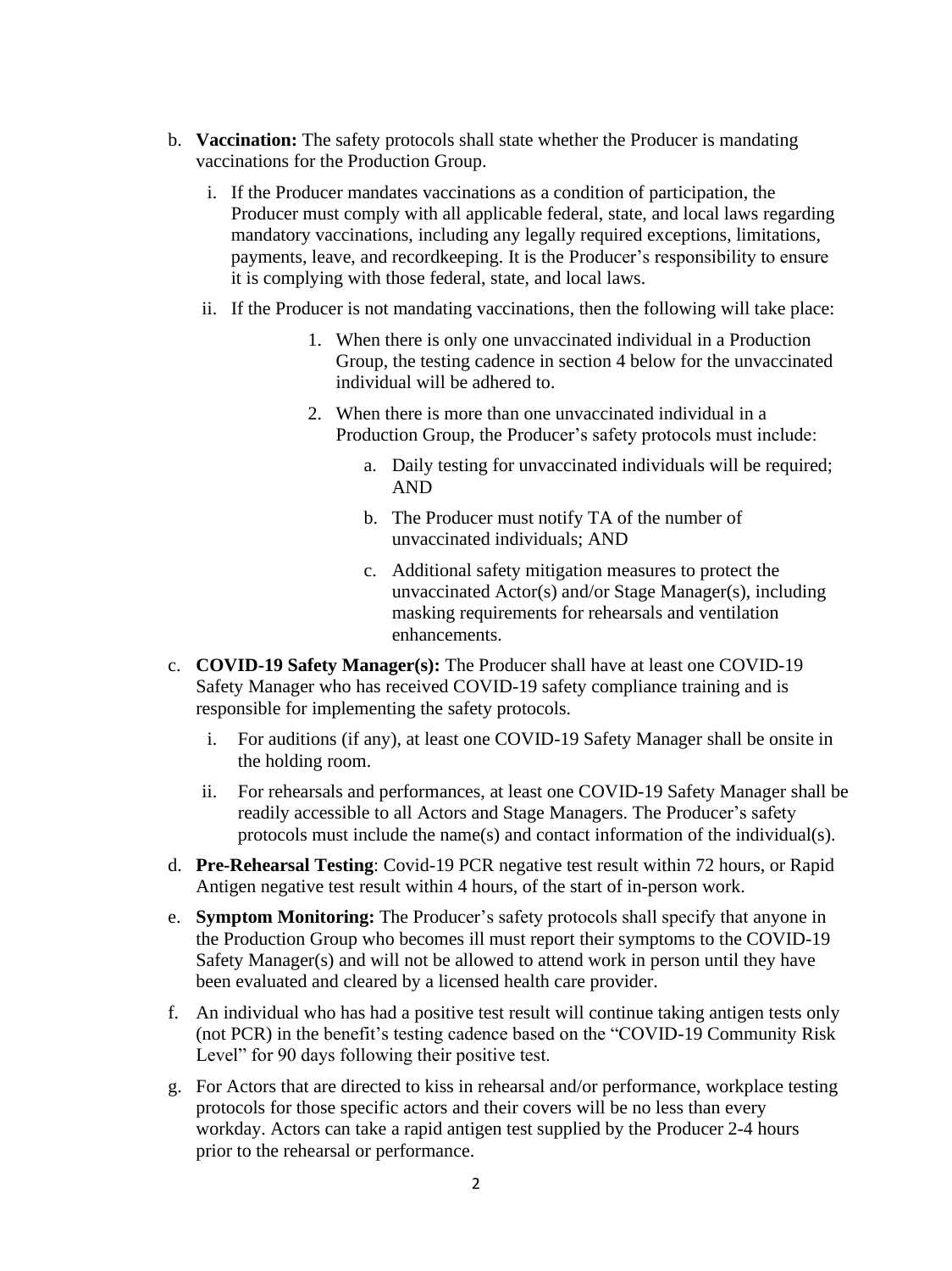- h. **Testing Costs**: Any costs relating to Covid-19 screening and testing shall be the sole responsibility of the Producer.
- i. The Producer shall provide, at no cost to the Actors and Stage Managers, all personal protective equipment. In cases where a Producer engages an Actor or Stage Manager who is Deaf or hard of hearing, face masks for all who interact with union performers and stage managers shall be the transparent type.

## **4. Controls for each "COVID-19 Community Risk Level"**

- a. **High (Red)**
	- i. **Masks:** Respirators (N95, KN95, KF94) are required for all except actors actively rehearsing or performing.
	- ii. **Surveillance Testing:** No less than three (3) times a week during in-person work for actors, stage managers, and everyone working in close, direct contact with actors (e.g., wardrobe fitters, dressers, hair and makeup crew).
		- 1. For partially vaccinated and those who have not had a booster, workplace testing protocols will be no less than every workday.
		- 2. Those in the production group that ALWAYS wear a respirator (N95, KN95, KF94) at the workplace and never work in close contact with the actors or stage managers may test no less than two (2) times a week.

#### b. **Medium (Yellow)**

- i. **Masks:** CDC-compliant face coverings are required (and respirators (N95, KN95, KF94) are recommended) for all except actors actively rehearsing or performing.
- ii. **Surveillance Testing:** No less than two (2) times a week during in-person work for actors, stage managers, and everyone working in close, direct contact with actors (e.g., wardrobe fitters, dressers, hair and makeup crew).
	- 1. For partially vaccinated and those who have not had a booster, workplace testing protocols will be no less than three (3) times a week.
	- 2. Those in the production group that ALWAYS wear a respirator (N95, KN95, KF94) at the workplace and never work in close contact with the actors or stage managers may test no less than one (1) time a week.

## **c. Low (Green)**

- i. If all areas within a space, including audition, holding, rehearsal and performance, utilized by the actors and/or stage managers ARE NOT maintaining minimum ventilation verification requirements in accordance with the document titled VENTILATION VERIFICATION FOR THEATRICAL FACILITIES and its appendices, then the following shall apply:
	- 1. **Masks:** Follow the parameters in Medium (Yellow) above.
	- 2. **Surveillance Testing:** Follow the parameters in Medium (Yellow) above.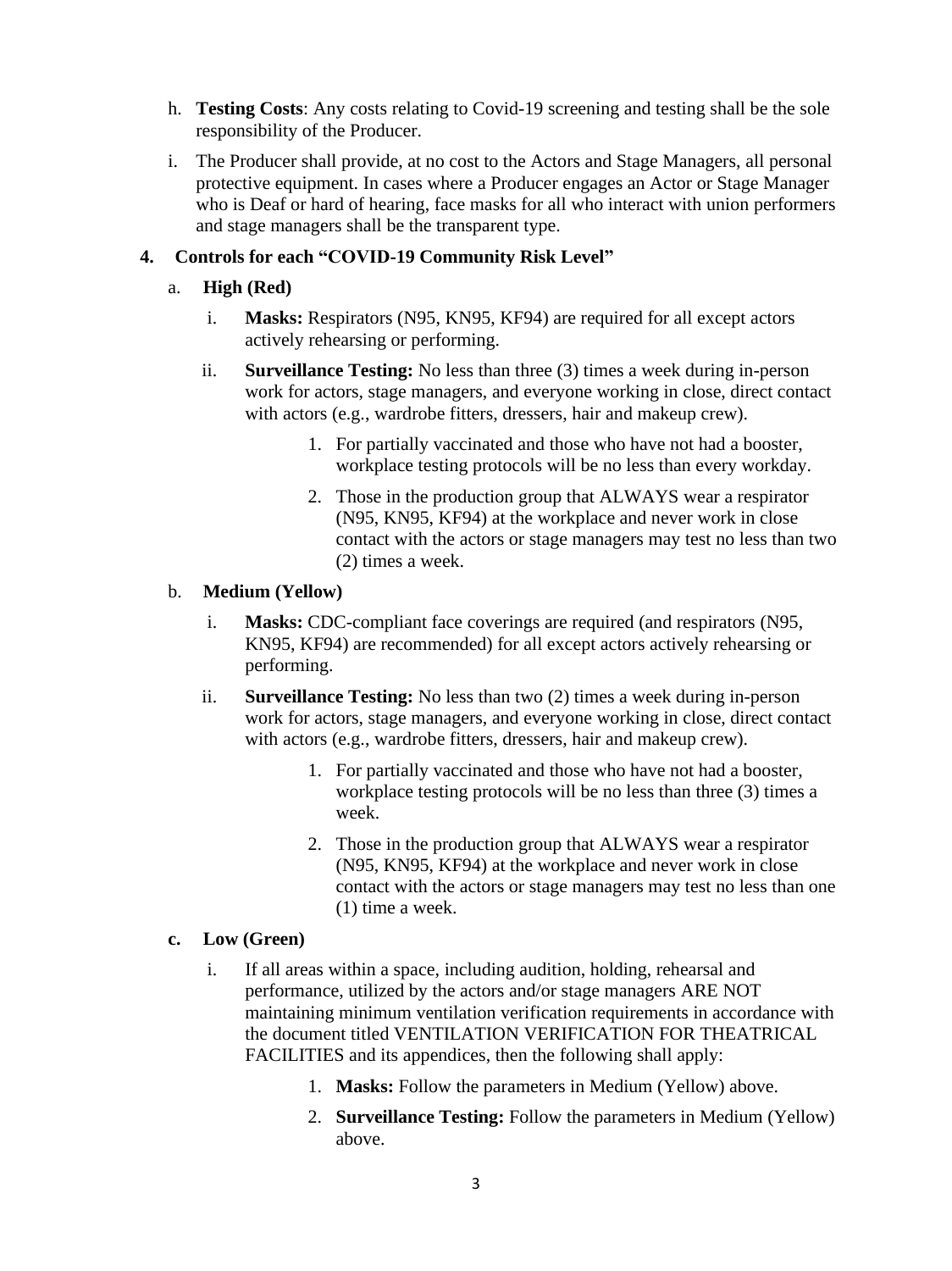- ii. If all areas ARE maintaining minimum ventilation verification requirements in accordance with the document titled VENTILATION VERIFICATION FOR THEATRICAL FACILITIES and its appendices, then the following shall apply:
	- 1. **Masks:** For the first two consecutive weeks of each benefit's first in-person rehearsal follow the parameters in Medium (Yellow). Starting on the third week of each benefit's in-person rehearsal, CDC-compliant face coverings may be worn based on the individual's informed level of personal risk or if there has been an exposure to a known COVID-positive individual.
	- 2. **Surveillance Testing:** For the first two consecutive weeks of each benefit's first in-person rehearsal, PCR or antigen testing will take place no less than two (2) times a week during in-person work for actors, stage managers, and everyone working in close, direct contact with actors (e.g., wardrobe fitters, dressers, hair and makeup crew). Starting on the third week of each benefit's first inperson rehearsal, testing protocols will be:
		- a. The Producer will provide tests based on individual's informed level of personal risk or if there has been an exposure to a known COVID-positive individual.
		- b. For partially vaccinated, and those who have not had a booster, workplace testing protocols will be no less than two (2) times per week.

# 5. **Protocols Following a Positive Test**.

- a. TA must be immediately notified of a positive COVID-19 test in the Production Group via Equity's online form: [\(https://actorsequity.org/resources/Producers/covid19-info/\)](https://actorsequity.org/resources/Producers/covid19-info/)
- b. When there is a positive test result in the production group, reinstate controls for one "COVID-19 Community Risk Level" higher outlined above for at least two consecutive weeks before changing back to the county's "COVID-19 Community Risk Level".
- c. If anyone in the Production Group tests positive for COVID-19, that individual will not be allowed to attend work in person until they have been evaluated and cleared by a licensed health care provider.
- d. The COVID-19 Safety Manager(s) will (i) ensure that anyone with a positive test immediately isolates from the Production Group and (ii) encourage them to contact their licensed health care provider for further instructions. The COVID-19 Safety Manager will stay in contact with an Actor or Stage Manager who must quarantine or isolate due to a positive test.
- e. The COVID-19 Safety Manager will determine who has been exposed and what additional precautions, such as additional testing and contact tracing, are necessary. The CDC's and local government's public health recommendations for communityrelated exposure will be followed.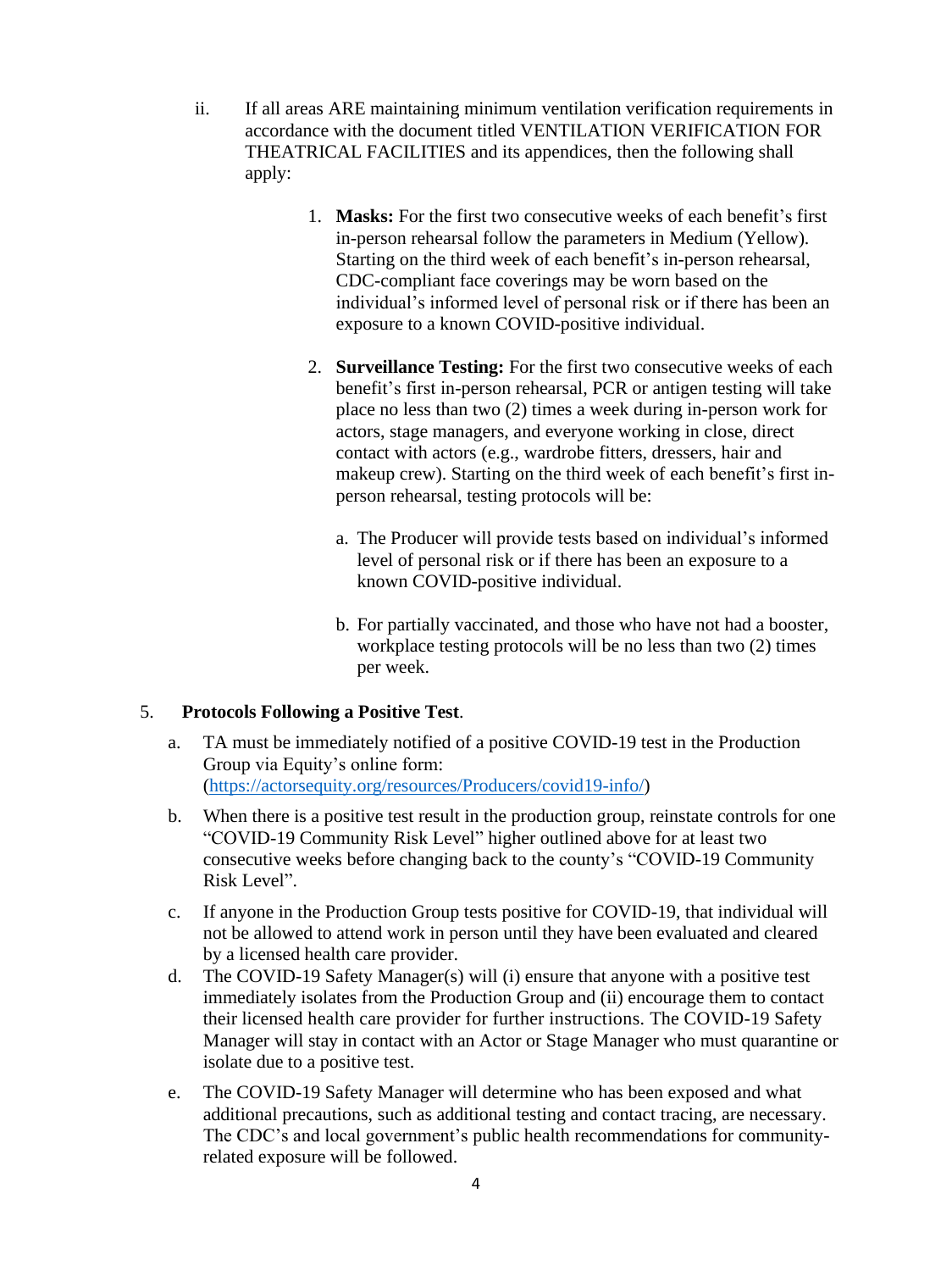- f. Producer shall continue full compensation for actors and stage managers requiring self-isolation. Producer's obligation to continue compensation and housing shall not be limited by the expiration of an actor or stage manager's engagement, provided actor or stage manager remains under self-isolation. Any cancellation of rehearsal or performances related to COVID-19 will not reduce actors or stage managers' rights to compensation, housing, and other benefits offered and negotiated for the engagement.
- g. If an Actor or Stage Manager engaged away from their place of residence must quarantine or isolate during the term of their employment, the Producer shall arrange for access at reasonable intervals to deliveries for food, groceries, laundry, and medications and must pay any delivery fees. The Actor or Stage Manager shall be responsible for the cost of the goods and services.
- h. If an Actor or Stage Manager who must quarantine or isolate is being housed by the Producer in shared housing, the Producer will arrange for alternative housing during the quarantine or isolation.
- i. Actors and Stage Managers who may have been exposed to an individual who tested positive for Covid-19 will be immediately notified. The Producer will maintain confidentiality as required by federal, state, and local law.
- j. In the event of a positive test in the Production Group, follow-up testing shall be conducted immediately for any individual(s) in the Production Group whom the Covid-19 Safety Manager determines was exposed.
- k. If there are more than two positives for Covid-19 in the Production Group using PCR tests within three consecutive days, a round of follow-up testing shall be conducted immediately for the Production Group.
- l. If there are more than five positives for Covid-19 in the Production Group using PCR tests within seven consecutive days, in-person work will be paused, and no individual in the Production Group shall return to in-person work unless and until they receive a negative result on a follow-up PCR test or are cleared to return to work by a medical professional.

# **6. Audience and Public Interaction.**

- a. No visitors will be allowed backstage, and the Producer shall post signage backstage to that effect.
- b. When the CDC's "COVID-19 Community Level" for the county is Red (High) or Yellow (Medium), an unvaccinated, unmasked Actor must not be within ten (10) feet of the audience members, unless (i) passing within ten (10) feet of audience members when entering or exiting the stage or (ii) being within ten (10) feet of audience members who are either vaccinated or masked.
- c. The Producer will not require or request any in-person interaction between Actors or Stage Managers and patrons.
- d. Autograph signings, meet-and-greets with patrons, and backstage tours are strictly prohibited.
- e. Approval of press events outside of Producer-controlled venues will be given by the COVID-19 Safety Manager(s).
- f. When the CDC's "COVID-19 Community Level" for the county is Red (High) or Yellow (Medium), talkbacks may only happen if, during the talkback, there is at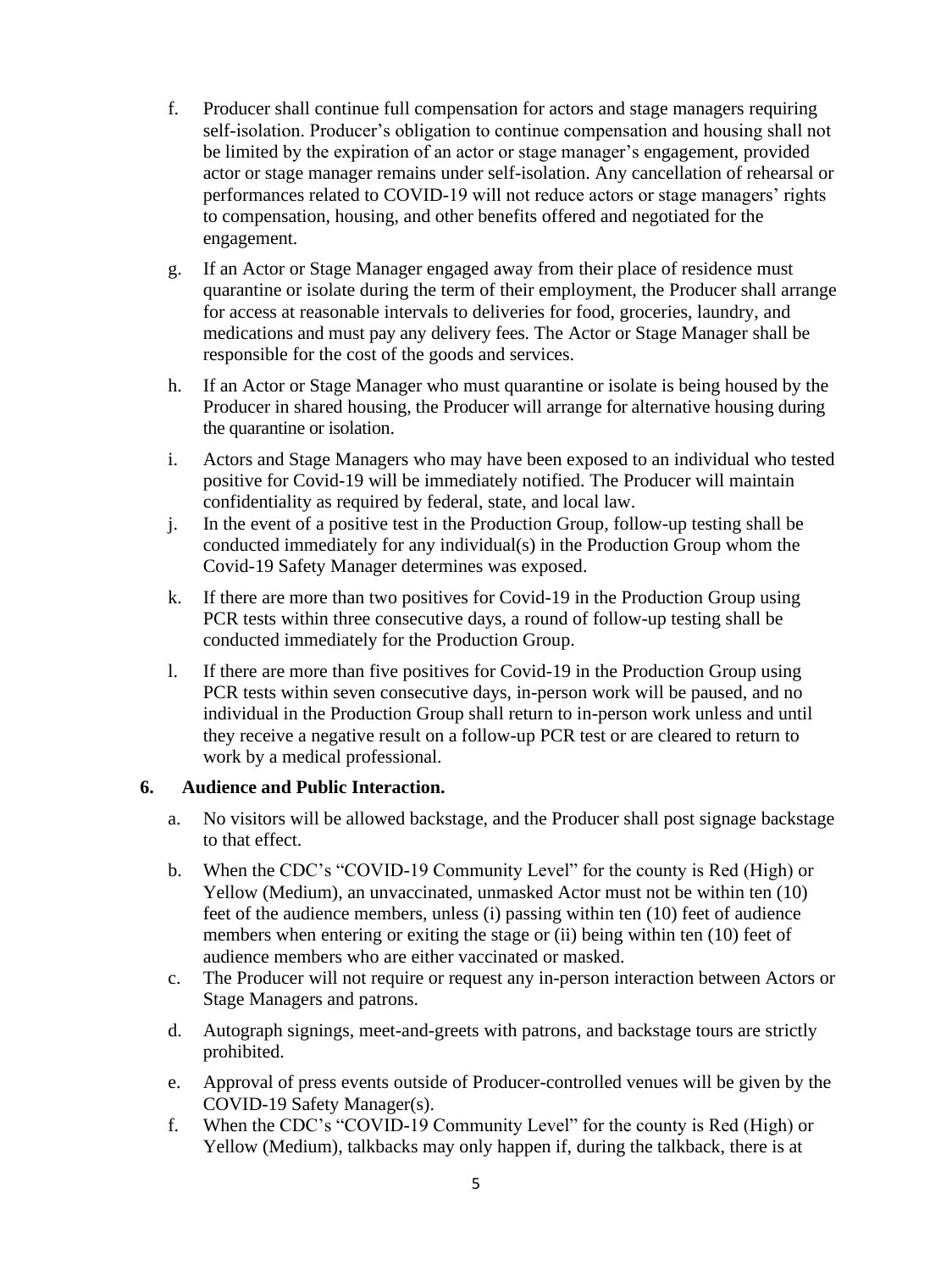least ten (10) feet between any unvaccinated Actor(s) and Stage Manager(s) and any unvaccinated, unmasked audience members.

- g. In-person presentations (i.e., preshow speakers or talkback moderators) to the audience may only be made by an Actor or Stage Manager who is vaccinated.
- h. If an Actor or Stage Manager in the Production Group is unvaccinated, the Producer may only have outside organizations in the same space(s) as unvaccinated individuals in the Production Group under the following circumstances:
	- i. The outside organization is fully vaccinated; OR
	- ii. The outside organization does not occupy the same rehearsal or performance space at the same time as unvaccinated individuals in the Production Group, and there is adequate time for air changes and cleaning to take place; OR
	- iii. The outside organization follows all safety mitigation measures established by the Producer to protect the unvaccinated Actor(s) and/or Stage Manager(s).

#### B. **Notices to Union Members.**

- 1. When available, the Producer shall include a copy of its safety protocols to each Union Member at the time they are invited to participate in the benefit. When the Producer's safety protocols are not included with a Union Member's invitation to participation, the Producer shall provide a copy of its safety protocols as early as possible but in no event later than two weeks before the first in-person rehearsal.
- 2. The name(s) and contact information of the COVID-19 Safety Manager shall be posted on the call board throughout the benefit.
- 3. A COVID-19 Safety Manager will review the safety protocols with Union Members and all other applicable employees on the first day of in-person rehearsal.
- C. **Duties of Actors and Stage Managers.** Actors and Stage Managers agree to abide by all of their individual responsibilities under the safety protocols. The roles of actors, stage managers and assistant stage managers require work during rehearsal and performance which would render them unable to be "readily accessible to all Actors and Stage Managers" and, therefore, they may not serve in the function of CSM.

#### D. **Compliance with Safety Protocols.**

- 1. TA shall have the right to request a copy of the Producer's safety protocols and information related to a Producer's implementation of its safety protocols. In no event shall the Producer be required to disclose any information that the Producer is required to keep confidential by any federal, state, or local law.
- 2. If TA believes that a Producer has not followed the Producer's safety protocols, TA will provide written notice of all deficiencies to the Producer. Unless the Producer promptly responds to the notice, TA may require Actors and Stage Managers to refrain from rehearsing and/or performing until the Producer responds. Actors' and Stage Managers' honorariums, if any, shall not be reduced if the Producer must cancel a rehearsal or performance to address a deficiency. If the Producer closes the benefit in lieu of addressing a deficiency, the Actors and Stage Managers shall still be due whatever honoraria agreed to for participation.